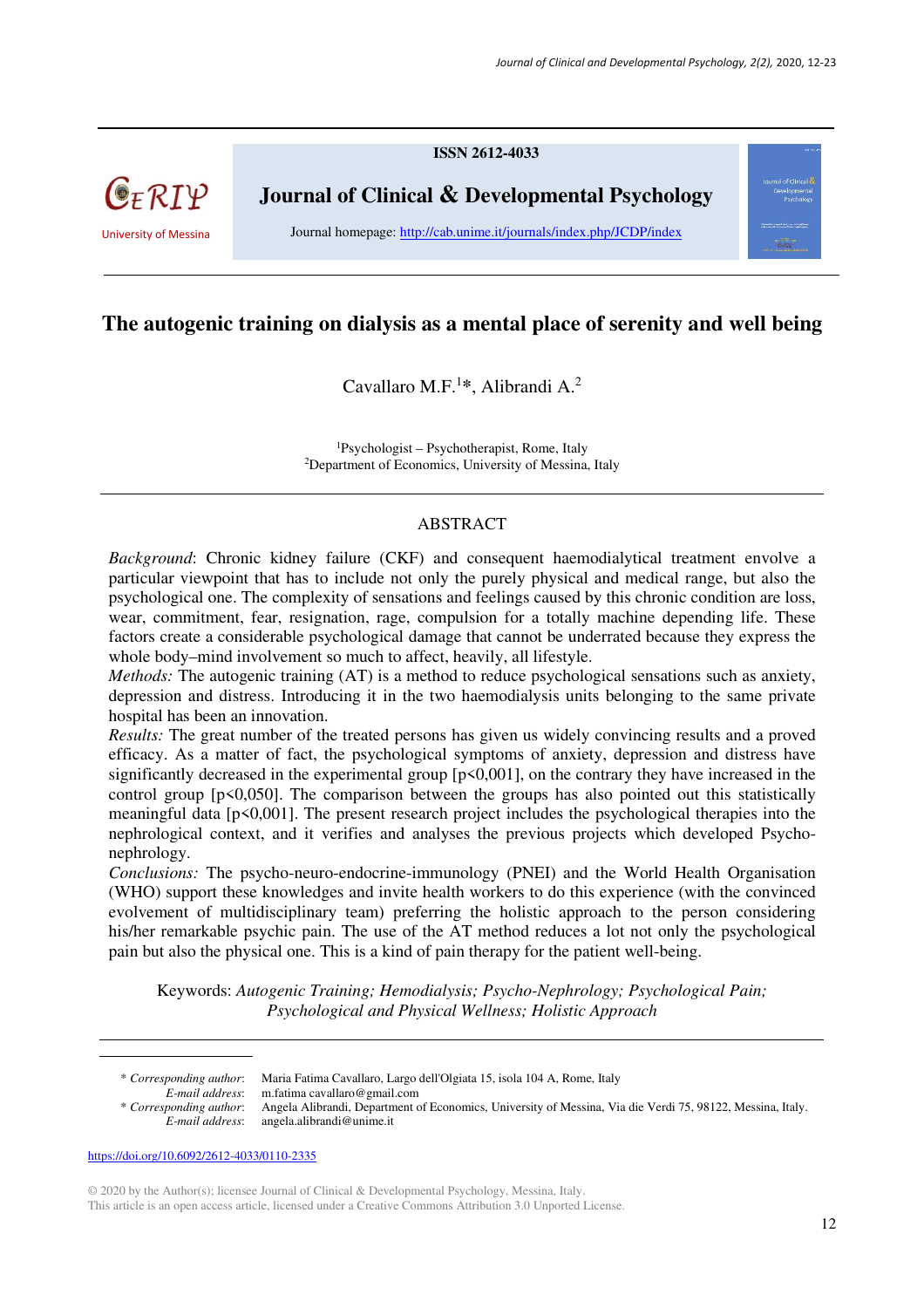#### **Introduction**

A careful and thorough bibliographic research showed that the autogenic training (TA) holds scientific validity in respect of reduction of symptoms in subjects with medical conditions of different types including: oncological diseases, HIV, migraines and headaches, essential hypertension, coronary heart disease, functional disorders of sleep, open angle glaucoma, somatoform pain disorder, Raynaud's disorder, atypical eczema, idiopathic infertility (Stetter, Kupper, 2002).

It's the first time that it is used to find the reduction of symptoms such as anxiety, depression and distress in patients who carry out the hemodialysis treatment.

 The only existing work has considered this treatment, exclusively, for the reduction of blood pressure in dialysis (Lucarelli, Di Landro, 1982).

The chronic renal failure is a clinical condition characterized by an irreversible loss of renal function which forces the patient to a permanent dependency on renal substituted therapy (dialysis), alternatively there is only the transplant. This substitute treatment is performed in clinic with an average frequency of three times a week and it has a duration of 4 hours. The patient affected by chronic renal failure, who is forced to go into dialysis *conditio sine qua non* to continue to live, is having to face an experience that is a real cognitive-emotional catastrophe, which breaks the rhythm of life, upsets personal resources, put the emotional bonds through an ordeal and destroys the plans for the future. The sense of constraint, obligation, the impossibility to choose and, sometimes, the resignation are almost always present in patients who undergo haemodialysis.

Chronic diseases, such as nephropathy, can lead next to a possible psychosomatic response a similar important expression somatopsychic, represented by the influence that the presence of an organic pathology has on mindset. In the chronic nephropathic patient, then, this aspect is so important to build, with the passing of time, a psychological distress superstructure that possesses typical characteristics, generated by the state of health and the consequent variations. This discomfort shows the emotional cost of dialysis treatment so its consequences become, over the time, an important economic cost of mental resources that is expressed through:

- symptoms: pain, hypo- or hypertension, insomnia, psychosomatic disorders, etc. ...

- behaviors: that go from liabilities to the refusal, to the negativism, need to control, forms of selfheterodirected aggressiveness; the latter in extreme cases can lead to case of withdrawal that is the voluntary abandonment of the dialysis treatment.

- compliance: patients that don't respect the diet, don't control the increase of interdialytic weight, fluid intake, medications, lack of perseverance, demotivation, little cooperation, etc...

13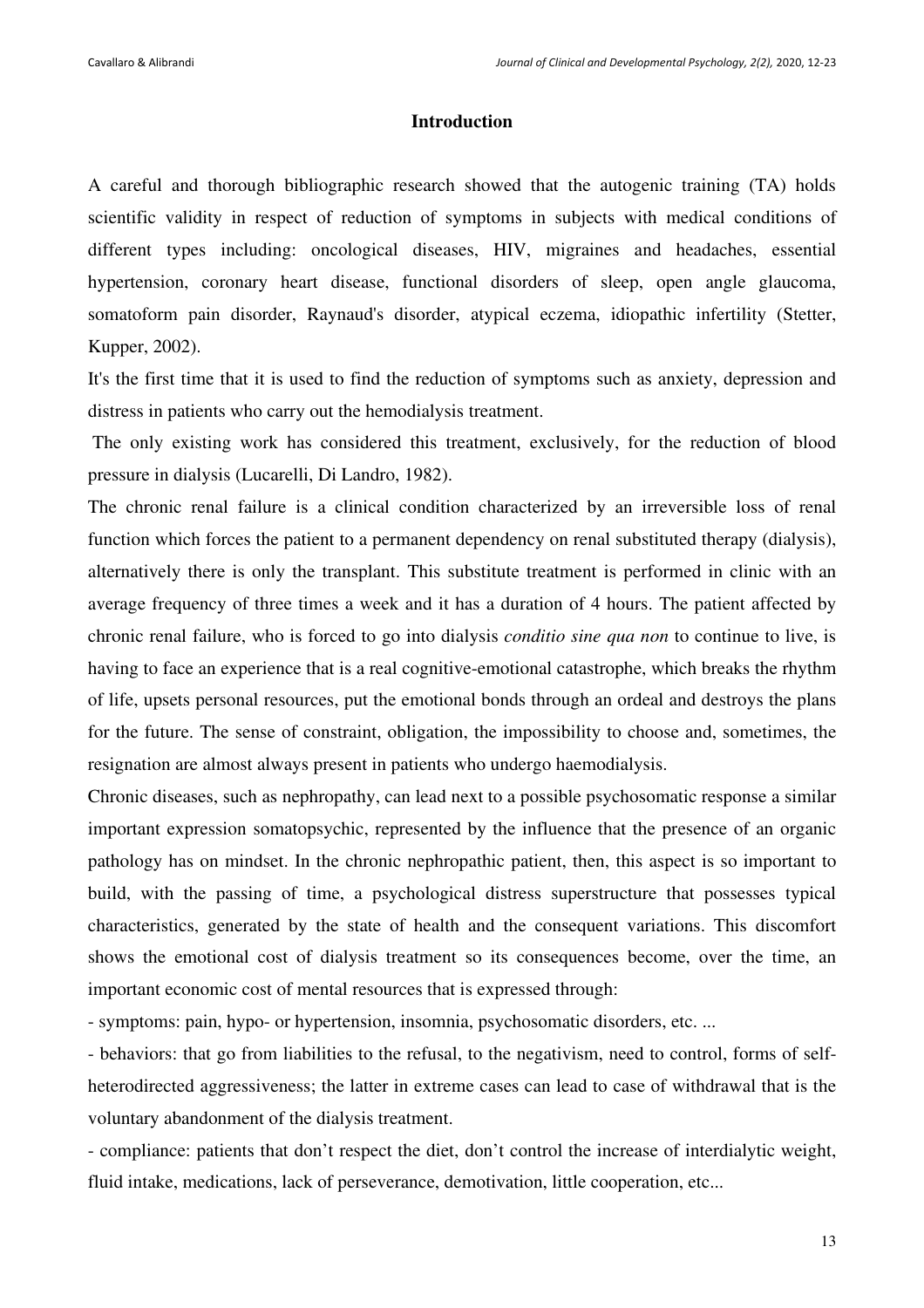- Adaptation: the emergence of anxiety, depression, anguish, feelings of abandonment, reduced energy, etc...

Haemodialysis, is an irrepressible constraint, a relentless constant, a priority that dictates times, spaces and ways of life, because life doesn't depend by the subject but by the object. It's easy to see in these patients' feelings of anxiety, fear, tension, they feel perpetually alternate between life and death much more effectively than any other healthy individual. The patient-machine relationship is characterized by ambivalence and conflict, not always recognized. In fact, if it is the medium that allows him to live and towards which are directed feelings of gratitude, at the same time it is what limits and brings suffering. Give relief to the "emotional suffering" of patients with organic disease, so grievous, should request a psychological intervention which is fundamental. In a view of the patient's total care so it allows him to achieve advanced levels of adaptation and to maintain a good compliance.

It is hypothesized that these patients, according to the above implications, require a treatment suitable to their somatopsychic necessity, that autogenic training should perform being a method of choice for these types of issues. In consideration to its characteristics and to its results and through a reduction of the emotional resonance they'll have an existence calmer and more balanced, as is apparent from a detailed analysis of the literature.

According to experts in this technique, Agrò, Bertirotti, Li Petri, Micarelli, Marra, Petruccelli (2011), the benefits arising from its application are: the rapid recovery of energy, self-induction for calm, self-regulation of bodily functions, improvement of the performance, decrease of pain perception, self-determination, introspection. The AT, known and spread in the whole world as a relaxation technique and method of psychosomatic aid, drawn by Schultz, the German neurologist and psychiatry, in 1932, was the result of years of studies and research in the field. The training to the exercises of the AT allow to achieve immediate psychological and physical benefits and a longterm effect. The change of the negative psychological and physical processes has the purpose of achieving a higher harmony with ourselves and with the world. Who has forgotten how to live consciously and thinks continually about tomorrow as a precarious future) or is attached to the past (the one that is no more), who doesn't succeed to seize the *hic et nunc*, the here and now, will be induced, through training, to focus on the present. Direct the attention upon themselves allows to an immediate commutation: the ability to keep calm. The AT, being a method to achieve the selfrelaxation with concentration, is an intervention on themselves. Who has learned it, can "disconnect" (the term is used as contrast to having to sit still for hours while attached to a machine) and commute himself, become calm, and remain in this way.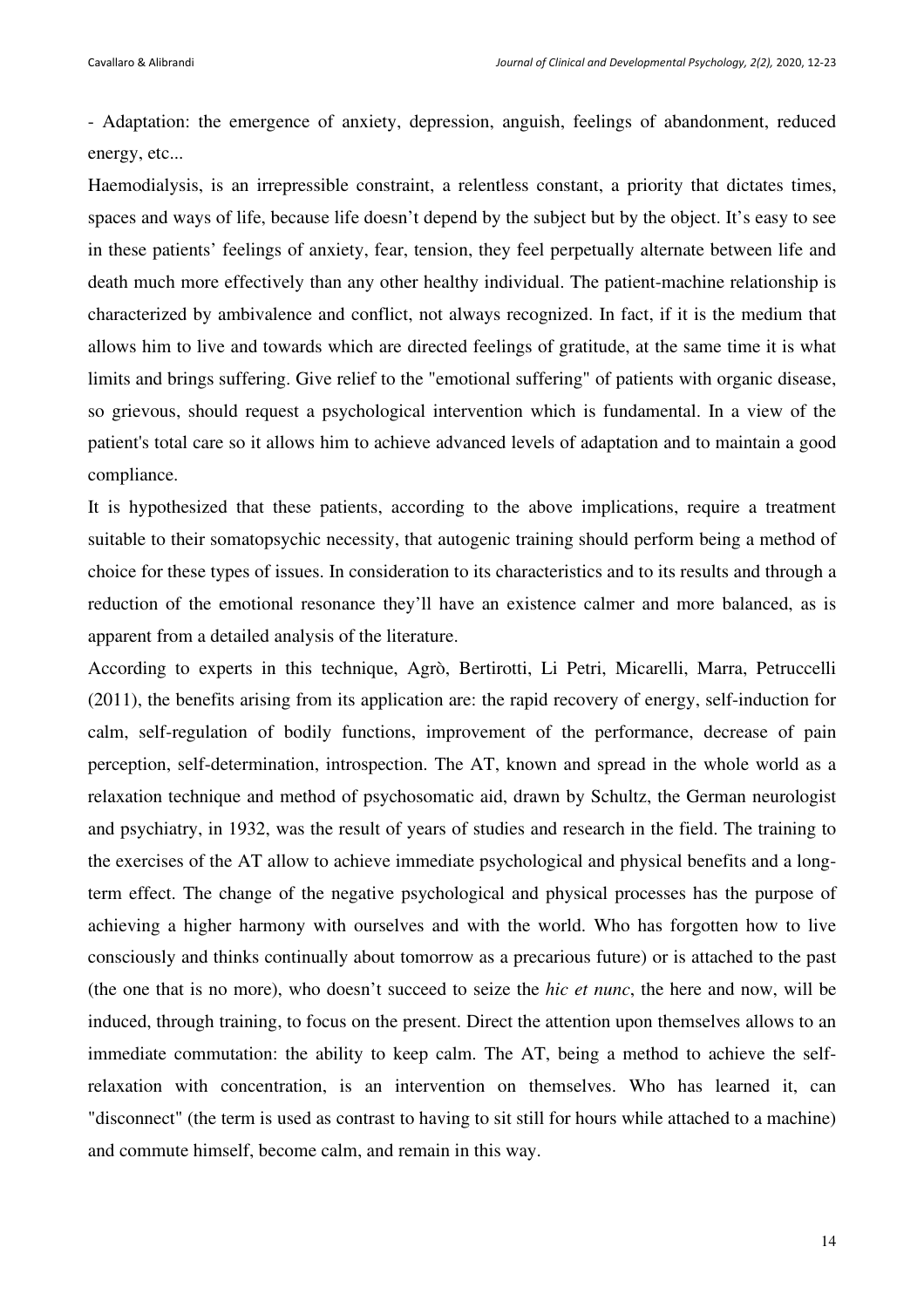The capacity of the memory to evoke sensations through mental images, advisably chosen, can make real and present these positive feelings, even in the absence of specific stimuli. This opportunity to consciously create a different mindscape, sometimes produced by the mind, makes even more unbearable a life condition that is already so restricting and "ruminated" (physical rumination: the blood in a continuous circulation between body and machine; mental rumination: the need to constantly think that your life depends on a machine automation) from chronic treatment. Through the AT the patient acquires gradually changes in the muscle, vascular function, cardiac and respiratory activity, autonomic balance, and in the level of consciousness. We can well understand how these goals are highly desirable in the life of a dialysate. The purpose of this research, the experimental hypothesis was: verify the effectiveness of autogenic training (AT) through the reduction of symptoms belonging to the psychic and psychosomatic diseases and the reduction of distress.

#### **Method**

#### *Participants/Subject*

The final sample of this research project is made up of 92 patients receiving regular haemodialysis, at the clinic "Nuova Villa Claudia", located in Rome, Via Flaminia Nuova 280.

The original sample was larger, of 115 subjects, but it occurred a 20% drop-out due to transfers and deaths.

 The subdivision of the sample in the two groups has occurred, given the huge number of the sample, using the method R (random).

More than half of the sample, consisted of 52 patients:23 males and 29 females, aged between 35 and 86 years, with an average age of 60 years, has been included in the experimental group.

The remaining number, consisted of 40 patients, 35 males and 5 females, aged between 33 and 91 years (average age 70 years), has been inserted in the control group.

On average, the treatment lasted 61 months, and the school 10 years, in the experimental group, while the treatment lasted 71 months, and the school 10 years, in control group.

All patients have been informed about the modalities of participation in research and they have written informed consent.

## *Procedure and Measures*

Initially all patients have been subjected to the administration of the scales and to the inventories of anxiety, depression, distress.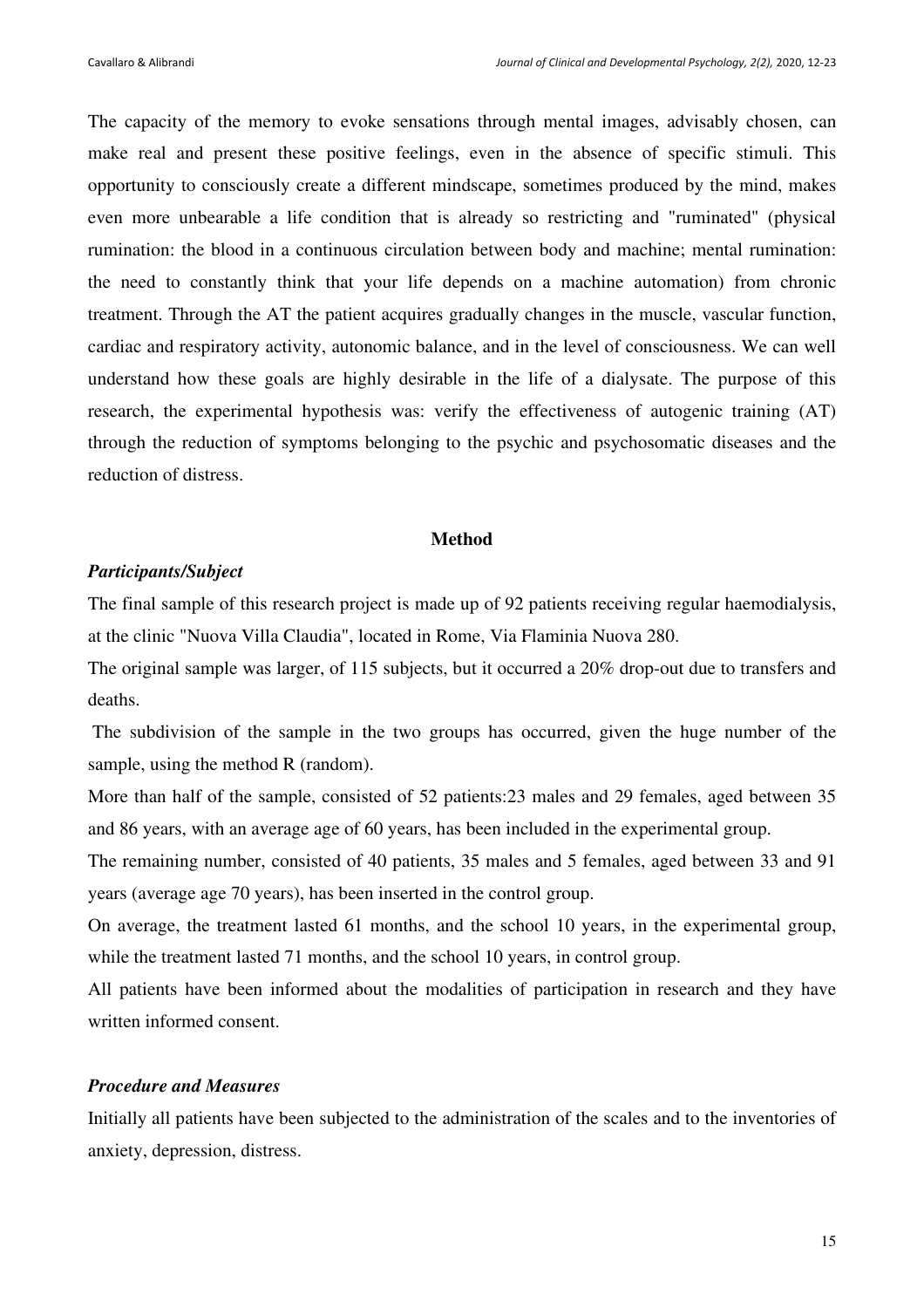For the evaluation of anxiety and depression HADS (Hospital Anxiety and Depression Scale, Zigmond and Snaith, 1983) has been administered, a questionnaire specifically developed to recognize anxiety and depression in patients with organic disease.

The instrument consists of two scales of 7 items each: one for the evaluation of anxiety and the other for the assessment of depression. The answer to each item is given using a Likert 4-point scale (0-3). An anxiety and depression score are calculated, both variable from 0 to 21.

 The instrument showed good psychometric properties and high internal consistency with alpha Crombach variable between 0.83 and 0.85 (Costantini et al., 1999).

State Trait Anxiety Inventory - Form Y (STAI-Y) is a tool made up of two sub-scales to assess separately anxiety: tract (Y-1) and state anxiety (Y-2), each one consisted of 20 items. The items are valued on the basis of a 4-point scale (1 to 4) corresponding to the "Y-1 Form" to: "Not at all", "A little bit" "Enough" "Very much ", for the "Form Y-2 to" Rarely", " sometimes", " often", "almost always ".For each scale, the score can vary from a minimum of 20 to a maximum of 80. The instrument has had a huge spread, so much that it has been translated into over 40 languages and dialects, and it has been widely used for cross-cultural studies.

Beck Depression Inventory (BDI) is a questionnaire made to identify a quantitative assessment of the intensity of depression. The scale has been specifically designed to measure "behavioral manifestations of depression". Its main feature is that the quantification criteria are well defined for each item. Each severity level corresponds, in fact, to a specific definition. Among these, the patient has to choose the one that best describes his condition.

This instrument scans a relatively narrow range of symptoms, excluding those related to anxiety symptoms and other accessories, therefore it is the most specific self-assessment tool for depression. It consists of 13 items that described core symptoms, those that a depression correlated with the hospitalization can present, characterized by: sadness, pessimism, sense of failure, dissatisfaction, guilt, worthlessness, self-aggression, social withdrawal, indecisiveness, self-change image, difficulties in work, fatigue, anorexia. The answers have a score according to Likert scale from 0 to 3.The range of the total score is 0-39, moreover, if the total is between 10 and 19 points can be in the presence of a mild depression, if it is between 20 and 29 points you could treat moderate depression, while a higher score 30 points indicates a severe depressive symptom.

The stress thermometer is a scale which consists to give a self-assessment of the level of distress or emotional discomfort by a score from 0 to 10 based on a number of statements concerning the presence in the life of the subject of problematics concerning the physical, practical, relational, emotional, spiritual sphere.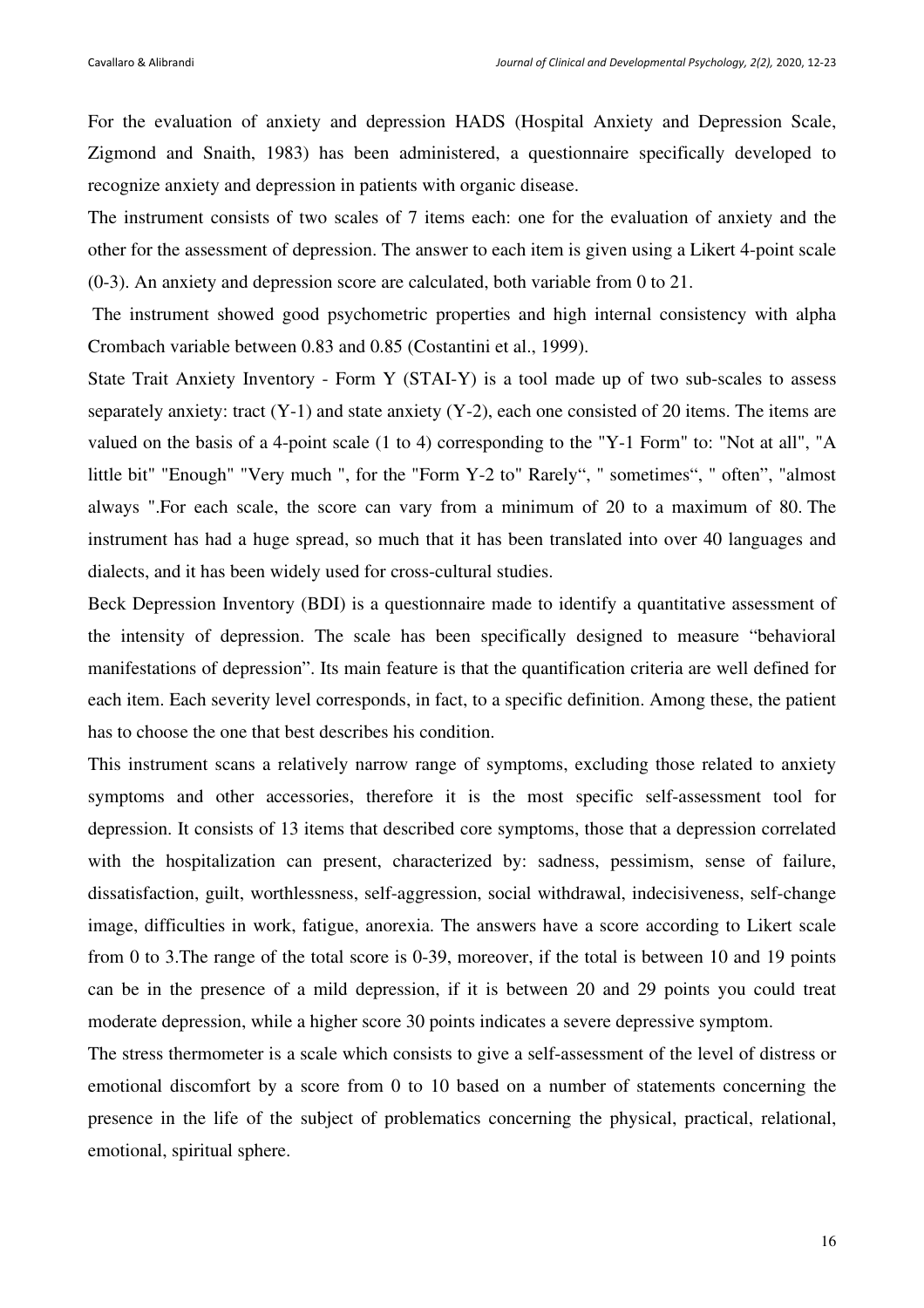After an initial period of assessment related to the compilation of the tests listed above, we proceeded to the application of the treatment (AT) only for the experimental group.

The characteristics, the methods, the historical notes of the technique were explaining. The experimental group performed the AT for nine months. After that, the same assessment tests listed above have been replicated to both the experimental and control groups. The scoring of the tests was carried out by another specialist with the double-blind mode. The plan of research was combined: comparison within the group (experimental and control groups before and after training), comparison between groups (experimental and control group).

#### **Results**

#### *Analysis Methods*

Categorical variables were expressed as number and percentage, numerical variables such as mean, median, standard deviation, minimum and maximum. The statistical software used was SPSS for Windows, version 17.

## *Descriptive statistics*

The following table 1 describes the number and percentage of subjects in relation to gender belonging to two groups

|       | <b>Experimental Group</b> |      | Control Group |      |
|-------|---------------------------|------|---------------|------|
|       | f(x)                      |      |               |      |
| F     | 29                        | 55.8 |               | 12.5 |
| M     | 23                        | 44.2 | 25            | 87.5 |
| Total | ເາ                        | ואו  |               |      |

**Table 1** - Frequencies for categorical variables in relation to gender in experimental and control group

The table 2 shows descriptive statistics for numerical variables: mean, medium, standard deviation, minimum, maximum of the results of the tests in two different months: February (pre-training) November (post-training) for two groups, experimental and control ones.

These descriptive statistics, moreover, examine the mean, medium, standard deviation, minimum, maximum of the age, years of school, months of haemodialytical treatment, on the month of February.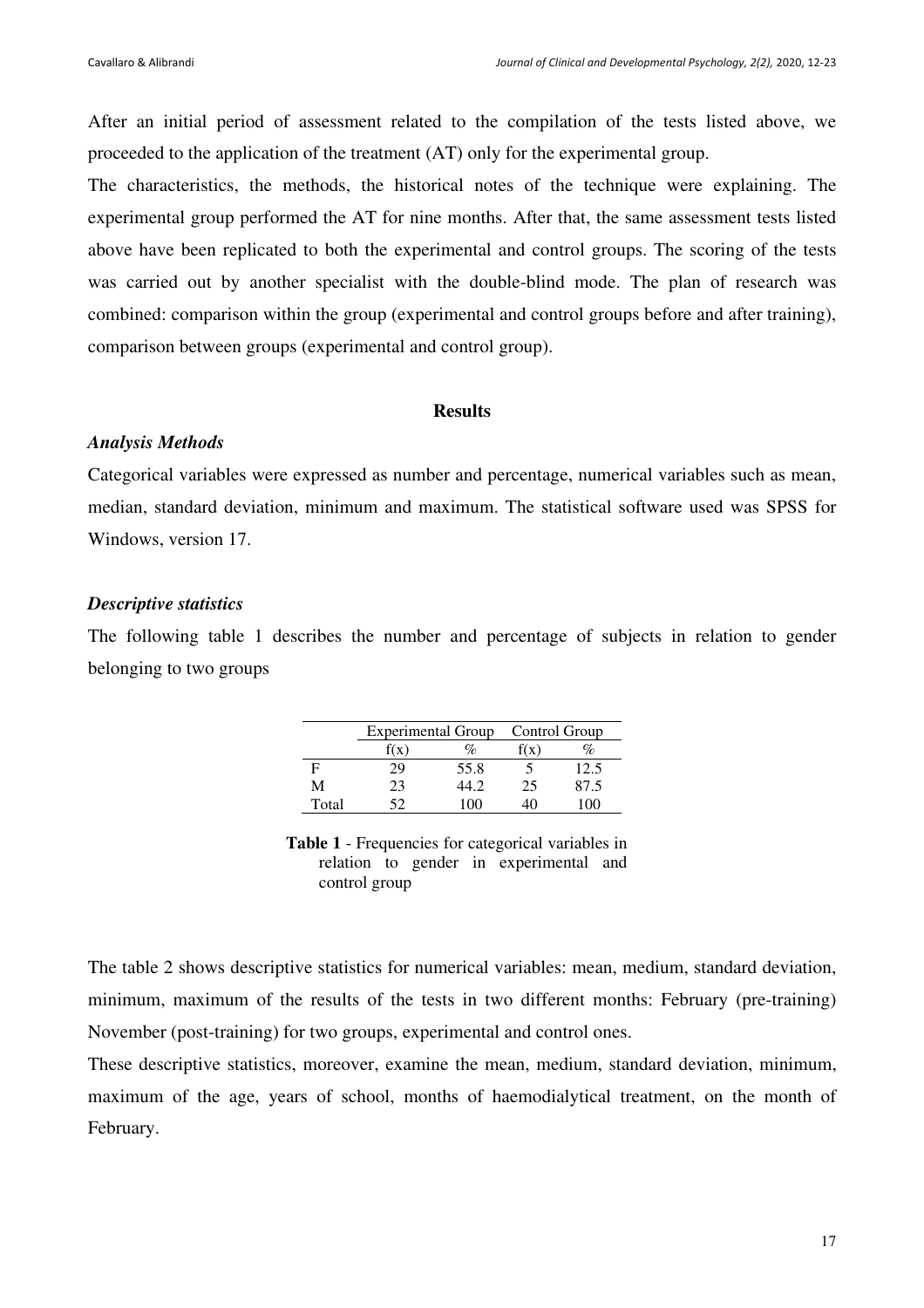| <b>Experimental Group</b> |              |       |           |                      |              |              |                |           |                |     |
|---------------------------|--------------|-------|-----------|----------------------|--------------|--------------|----------------|-----------|----------------|-----|
|                           | T1: February |       |           |                      | T2: November |              |                |           |                |     |
|                           | M            | Me    | <b>SD</b> | Min                  | Max          | M            | Me             | SD        | Min            | Max |
| Age                       | 59.60        | 58.50 | 12.95     | 35                   | 86           |              |                |           |                |     |
| Years of school           | 10.37        | 10    | 4.76      | $\overline{2}$       | 18           |              |                |           |                |     |
| Months of treatment       | 61.94        | 48    | 59.14     | .25                  | 228          |              |                |           |                |     |
| STAI1                     | 48.44        | 48    | 9.42      | 29                   | 71           | 33.21        | 32             | 7.28      | 21             | 53  |
| STAI2                     | 48.62        | 47    | 12.05     | 4                    | 75           | 33.90        | 33             | 9.36      | 20             | 61  |
| <b>STRESS</b>             | 6.79         | 7     | 2.30      | $\overline{2}$       | 10           | 4.17         | 5              | 2.53      | .00            | 10  |
| <b>BECK</b>               | 8.83         | 8     | 5.17      | $\overline{2}$       | 25           | 2.88         | $\overline{2}$ | 3.25      | .00            | 14  |
| <b>HADS A</b>             | 8.25         | 8     | 4.04      | 1                    | 19           | 3.54         | 3              | 3.48      | .00            | 15  |
| <b>HADS D</b>             | 8.46         | 8     | 3.59      | 3                    | 19           | 3.44         | 2.5            | 2.50      | .00            | 9   |
|                           |              |       |           | <b>Control Group</b> |              |              |                |           |                |     |
|                           | T1: February |       |           |                      |              | T2: November |                |           |                |     |
|                           | M            | Me    | <b>SD</b> | Min                  | Max          | M            | Me             | <b>SD</b> | Min            | Max |
| Age                       | 70           | 72    | 14.80     | 33                   | 91           |              |                |           |                |     |
| Years of school           | 10.32        | 9     | 4.96      | 2                    | 18           |              |                |           |                |     |
| Months of treatment       | 71.56        | 48    | 76.24     | .25                  | 360          |              |                |           |                |     |
| STAI1                     | 38.65        | 37.5  | 8.33      | 22                   | 61           | 44.5         | 44             | 10.77     | 29             | 69  |
| STA <sub>I</sub> 2        | 40.05        | 38.5  | 9.84      | 24                   | 61           | 42.65        | 39.5           | 9.72      | 23             | 64  |
| <b>STRESS</b>             | 5.15         | 5     | 2.58      | .00                  | 10           | 6.3          | 6              | 2.73      | .00            | 10  |
| <b>BECK</b>               | 4.1          | 3     | 3.38      | .00                  | 16           | 7.1          | 5              | 5.4       | .00            | 23  |
| <b>HADS A</b>             | 5.17         | 4     | 3.86      | .00                  | 15           | 7            | 7              | 4.53      | 1              | 19  |
| <b>HADS D</b>             | 5.6          | 5     | 3.75      | 1                    | 17           | 7.75         | 7              | 3.56      | $\mathfrak{D}$ | 17  |

**Table 2** It shows descriptive statistics for numerical variables in experimental and in control group in February and in November.

## *Data Analysis*

The Wilcoxon test has been used to evaluate, separately within each group, the variation of the indicators in the two instants of observation: February vs. November. Table 3 summarizes the Wilcoxon test results within the two groups separately, values that indicate the variation of the scores in the psychometric tests used (Stai 1, Stai 2, Stress thermometer, Beck depression inventory, Hads A and Hads D) before (February) and after training (November). These tests provide the ability to measure the dependent variables.

| <b>Experimental Group</b> |                      |                      |          |         |  |  |
|---------------------------|----------------------|----------------------|----------|---------|--|--|
|                           | Means - T1: February | Means - T2: November | Wilcoxon | p-value |  |  |
| STAI1                     | 48.44                | 33.21                | $-6.040$ | .00000  |  |  |
| STAI2                     | 48.62                | 33.90                | $-5.561$ | .00000  |  |  |
| <b>STRESS</b>             | 6.79                 | 4.17                 | $-5.007$ | .00000  |  |  |
| <b>BECK</b>               | 8.83                 | 2.88                 | $-6.065$ | .00000  |  |  |
| <b>HADS A</b>             | 8.25                 | 3.54                 | $-5.488$ | .00000  |  |  |
| <b>HADS D</b>             | 8.46                 | 3.44                 | $-5.936$ | .00000  |  |  |
| <b>Control Group</b>      |                      |                      |          |         |  |  |
|                           | Means - T1: February | Means - T2: November | Wilcoxon | p-value |  |  |
| STAI1                     | 38.65                | 44.50                | $-4.364$ | .0000   |  |  |
| STA <sub>I</sub> 2        | 40.05                | 42.65                | $-2.162$ | .0306   |  |  |
| <b>STRESS</b>             | 5.15                 | 6.30                 | $-3.667$ | .0002   |  |  |
| <b>BECK</b>               | 4.10                 | 7.10                 | $-4.885$ | .0000   |  |  |
| <b>HADS A</b>             | 5.17                 | 7                    | $-4.341$ | .0000   |  |  |
| <b>HADS D</b>             | 5.60                 | 7.75                 | $-4.360$ | .0000   |  |  |

**Table 3** Wilcoxon test for comparing outcomes (February *vs.* November) in experimental and control groups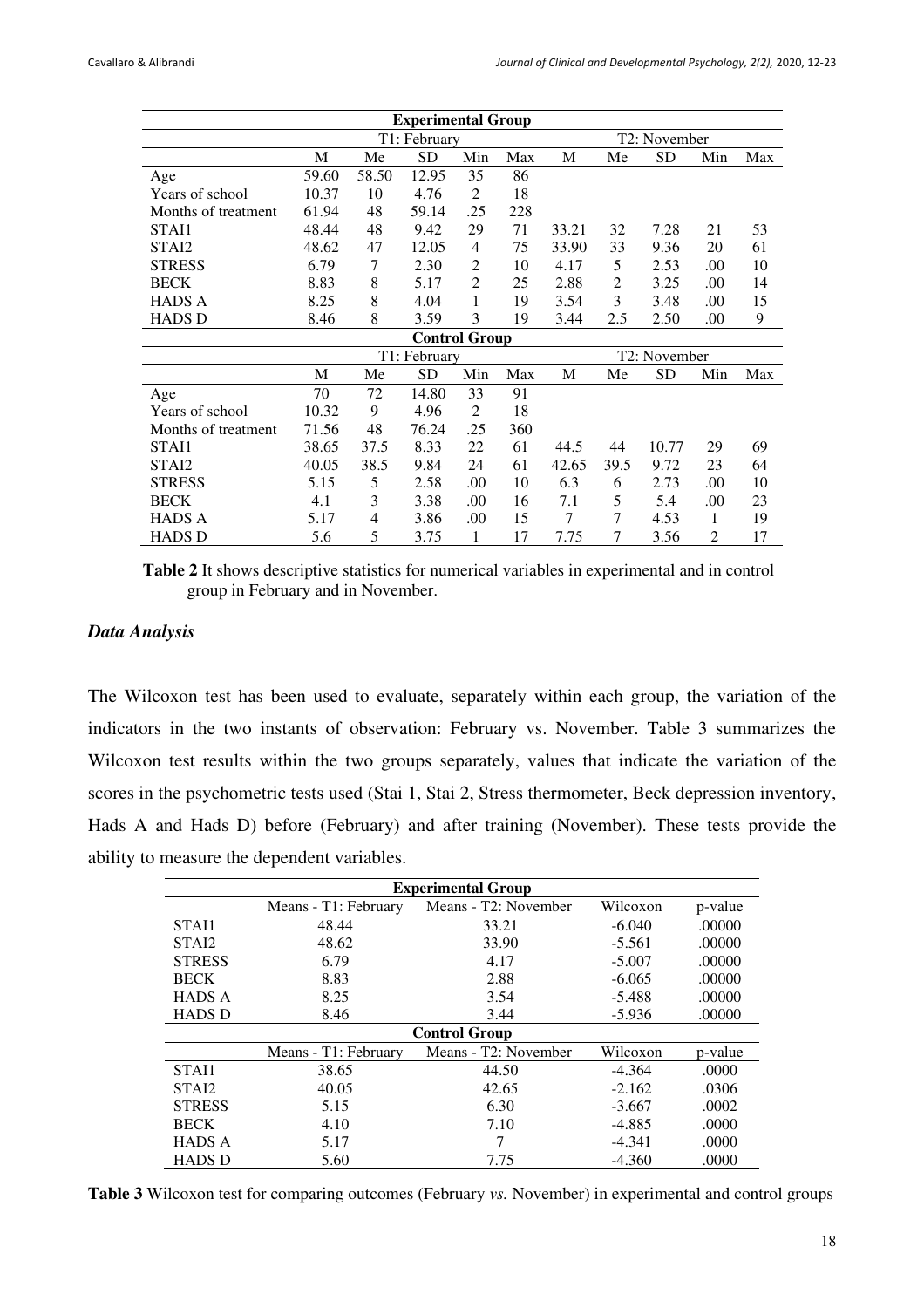In reference to all the indicators (STAI 1, ..., HADS-D) in the experimental group were recorded significant decreases between February and November because the p-values of Wilcoxon test are highly significant, namely  $\leq 0.001$ . In experimental group, the psychological symptoms, as we can read from the table 3, are decreased for each test used with large statistical significance (p <0.001).

While, in control group, the psychological symptoms, as it can be read from the table, are increased in each test used with statistical significance ( $p \le 0.050$ ).

As in the control group as in the experimental one, for all indicators (STAI 1, ..., HADS-D) there has been significant differences between February and November being the Wilcoxon test p-value nonetheless significant, p<0.050 and as it can be seen from the analysis of descriptive statistics (table 4).

| <b>Experimental Group</b> |                      |                      |  |  |  |
|---------------------------|----------------------|----------------------|--|--|--|
|                           | Means - T1: February | Means - T2: November |  |  |  |
| STAI 1                    | 48,44                | 33,21                |  |  |  |
| STAI 2                    | 48,62                | 33,90                |  |  |  |
| HADS-A                    | 8,25                 | 3,54                 |  |  |  |
| HADS-D                    | 8,46                 | 3,44                 |  |  |  |
| <b>BDI</b>                | 8,83                 | 2,88                 |  |  |  |
| Stress thermometer        | 6,79                 | 4,17                 |  |  |  |
| <b>Control Group</b>      |                      |                      |  |  |  |
|                           | Means - T1: February | Means - T2: November |  |  |  |
| STAI <sub>1</sub>         | 38,65                | 44,50                |  |  |  |
| STAI 2                    | 40,05                | 42,65                |  |  |  |
| HADS-A                    | 5,17                 | 7                    |  |  |  |
| HADS-D                    | 5,6                  | 7,75                 |  |  |  |
| BDI                       | 4,1                  | 7,1                  |  |  |  |
| Stress thermometer        | 5,15                 | 6,3                  |  |  |  |

**Table 4** It shows descriptive statistics in experimental and in control group in February and in November

Even the comparison between the tests indicates a confirmation that it has occurred a change both in the experimental group (in terms of improvement) and in the control (in terms of deterioration). Specifically, the HADS, being a test, which includes in itself the two sub-scales of anxiety and depression, reinforces the results of the other two tests STAI for anxiety and BDI for depression, having the same change trend.

The Mann Whitney test was applied to identify the existence of statistically significant differences between the two patient groups (experimental and control), for all indicators examined.

The predetermined level of significance is  $\alpha = 0.050$ ; therefore, the p-value considered statistically significant were lower than 0.050 ones, for the two-tailed test.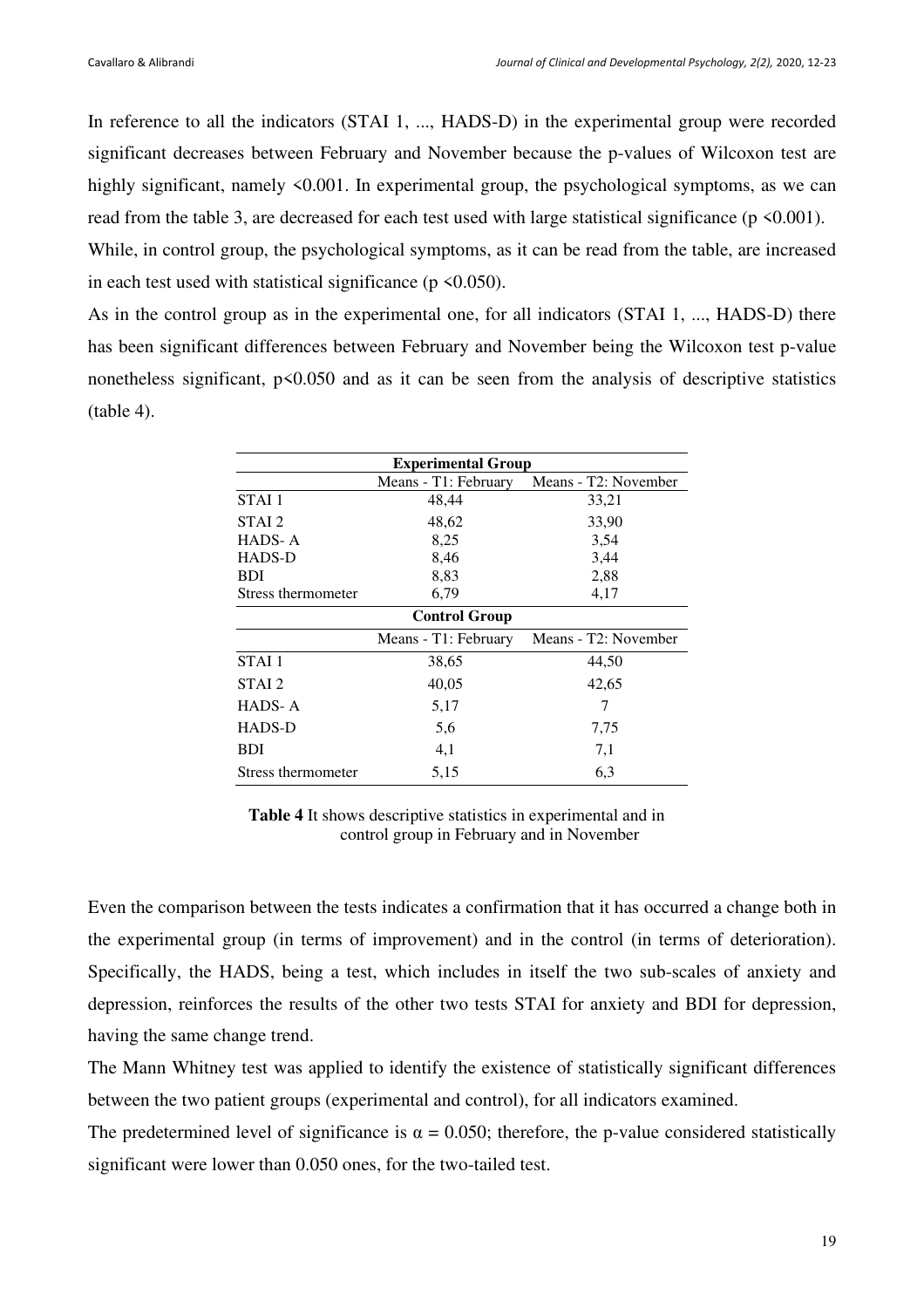The application of the Mann Whitney test helps to highlight the existence of significant differences between the experimental and control group, with reference to all the indicators examined. By examining the descriptive statistics, in fact, it is known as the average values of the subjects in the experimental group are higher than in control subjects on February, whereas on November this values reverse. This relationship is statistically significant, as demonstrated by the p-values of the test (table 5) which are all highly significant ( $p \le 0.001$ ). This means that the change between the two groups was statistically significant between February and November.

|               | T1: February          |       | T2: November |         |
|---------------|-----------------------|-------|--------------|---------|
|               | U di Mann-<br>p-value |       | U di Mann-   | p-value |
|               | Whitney               |       | Whitney      |         |
| STAI1         | 440                   | .0000 | 394.5        | .0000   |
| STAI2         | 575                   | .0002 | 513.5        | .0000   |
| <b>STRESS</b> | 655                   | .0022 | 614.5        | .0007   |
| <b>BECK</b>   | 425                   | .0000 | 447.5        | .0000   |
| <b>HADS A</b> | 547.5                 | .0002 | 525          | .0000   |
| <b>HADS D</b> | 547.5                 | .0001 | 322          | .0000   |

**Table 5** The Mann-Whitney test compares the two groups, on February and November, as regards the measurement of dependent variables through psychometric tests.

### **Comments and Conclusion**

To improve the compliance of patients is necessary to start a project of preparation for setting on medical and paramedical staff. This is necessary to obtain an effective interdisciplinary collaboration in the interests of the maximum effectiveness of the treatment. The design of a collaboration between Psychology and Nephrology, can then take place where there is an interest in the management of the patient's suffering in a holistic way, in accordance with the dispositions of WHO (World Health Organization) and that "The autogenetic training on dialysis as a mental place of serenity and wellbeing" wanted to reflect.

The quality of life is defined by WHO as "the perception operated by an individual of his position in life, in the context of the culture and of its value systems and in relation to its objectives, expectations, to its standards and its concerns (WHO, 1993). It conceives the health not as the absence of disease, but as full functionality achieved through integration of medical, psychological and social dimension of disability.

The dimensions of the quality of life according to the WHO are shown in the following table 6.

From these considerations and from the results reported above, it is clear how and how much important it is to continue, at international level, in the wake of this project to fulfill the WHO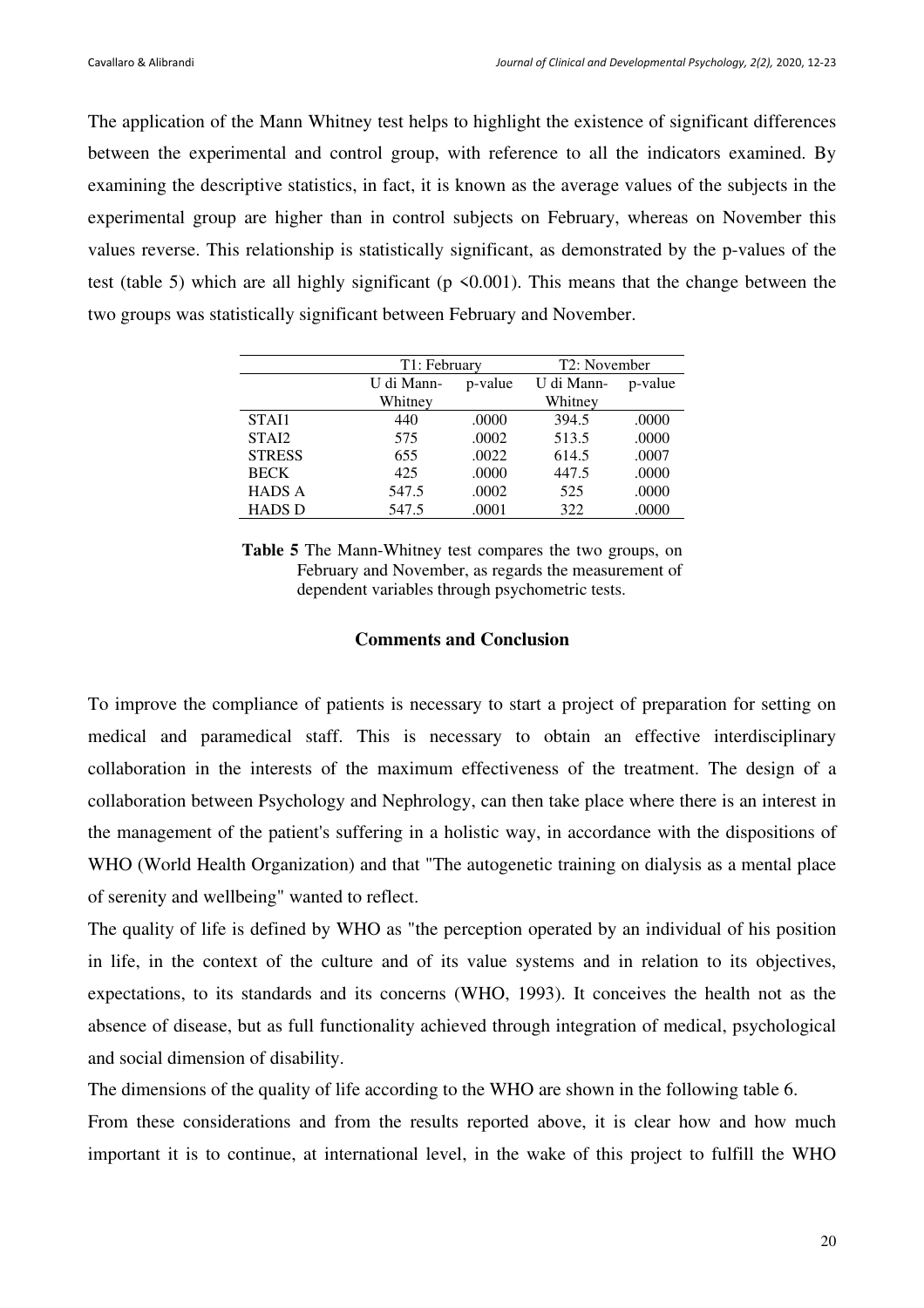guidelines and the Association of Kidney Patients ones, considering the psychological support as a essential right of dialysis patient.

| <b>Areas</b>          | <b>Aspects</b>                                                                           |  |  |  |  |
|-----------------------|------------------------------------------------------------------------------------------|--|--|--|--|
|                       | Pain                                                                                     |  |  |  |  |
|                       | discouragement                                                                           |  |  |  |  |
|                       | Energy                                                                                   |  |  |  |  |
| <i>Physics</i>        | Weakness                                                                                 |  |  |  |  |
|                       | Sleep                                                                                    |  |  |  |  |
|                       | Rest                                                                                     |  |  |  |  |
|                       | Positive feelings                                                                        |  |  |  |  |
|                       | Thought                                                                                  |  |  |  |  |
|                       | Learning                                                                                 |  |  |  |  |
|                       | Concentration                                                                            |  |  |  |  |
| Psychological         | Self-Esteem                                                                              |  |  |  |  |
|                       | <b>Body Image</b>                                                                        |  |  |  |  |
|                       | Exteriority                                                                              |  |  |  |  |
|                       | Negative feelings                                                                        |  |  |  |  |
|                       | Mobility                                                                                 |  |  |  |  |
| Level of Independence | Daily activities                                                                         |  |  |  |  |
|                       | Dependence on treatments and cares                                                       |  |  |  |  |
|                       | Working capacity                                                                         |  |  |  |  |
|                       | Interpersonal relations                                                                  |  |  |  |  |
| Social relations      | Social care                                                                              |  |  |  |  |
|                       | Sexual Activity                                                                          |  |  |  |  |
|                       | Physical security                                                                        |  |  |  |  |
| Environmental         | Domestic environment                                                                     |  |  |  |  |
|                       | Financial resources                                                                      |  |  |  |  |
|                       | Accessibility and availability of health care and social opportunities of new knowledges |  |  |  |  |
|                       | Participation and availability toentertainment and free time                             |  |  |  |  |
|                       | Physical environment (pollution, noise, traffic, climate)                                |  |  |  |  |
|                       | Transportation                                                                           |  |  |  |  |
|                       | Spirituality                                                                             |  |  |  |  |
| Spiritual             | Religion                                                                                 |  |  |  |  |
|                       | Personal conviction                                                                      |  |  |  |  |
|                       |                                                                                          |  |  |  |  |

**Table 6** - The size of the quality of life according to the WHO.

In the present study, we have examined the consequences on the psychophysical structure of patients suffering from chronic renal failure who underwent haemodialysis treatment. It has also been hypothesized to examine these characteristics with a suitable psychophysical technique, such as autogenic training to be able to evaluate their effectiveness on aspects such as depression, anxiety and distress. The results show that the training is an effective technique to evaluate these problems and these characteristics of the patients. In fact, thanks to the combined research plan, it was possible to examine the trend of psychological characteristics (state and trait anxiety, depression, distress) in the two independent groups (control and experimental) and in the two compared groups. Looking at the data and statistical analysis, we can see that in the control group these aspects got worse and in the experimental group improved. Also, the comparison between these two groups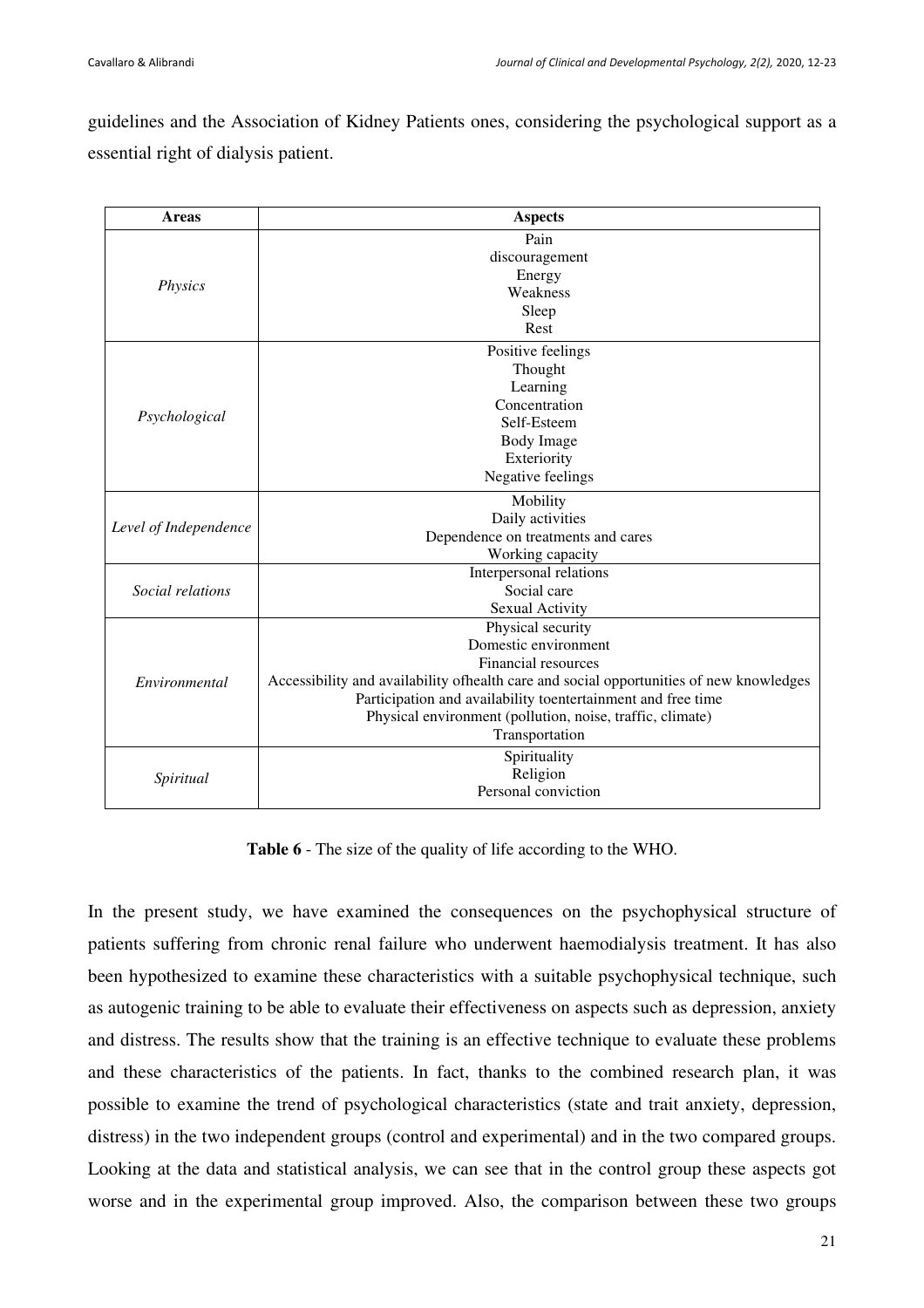shows significant differences, for all these psychological aspects mentioned above and examined through sensitive tools. In fact, even with regard to the choice of instruments and methodologies, a test that investigates together depression and anxiety, like the HADS, was able to give an additional confirmation of the results obtained by the other two instruments that evaluated these two variables separately.

Despite some drop-outs, the sampling plan was not altered, such that the control method of the disturbance variables remained the R.

A limit still present consists in not having been able to extend the search to other clinics or hospital to ascertain their external validity.

Being a longitudinal search, another element that will be considered is the possibility to carry out follow-up phases. Evaluations are in progress to improve the limits of this research.

## *Contributions and funding*

This research was funded by the nursing home Nuova Villa Claudia located in Via Flaminia Nuova 280, Rome. Dr.Alibrandi took care of the statistical analysis.

#### **Bibliography**

- Agrò, F.E., Bertirotti, A., Li Petri, P., Micarelli, M.& Marra, M., Petruccelli, I. (2011). *Usa il potere della tua mente: Corso teorico pratico di Training Autogeno.* Taita press*.*
- Alexander, F., (1950) *Psychosomatic medicine*. New York: Norton Company.
- Beck, A.,Ward, Ch., Meldelson, M., Mock, J., & Erbaugh, J. (1961). An inventory for measuring depression. *Archives of general psychiatry*, 4, 561-71. https://doi.org/10.1001/archpsyc.1961.01710120031004
- Bottaccioli, F., (2005) *Psiconeuroendocrinoimmunologia.* Milano: Red.
- Chong, V.H., & Tan, J. (2013) Prevalence of Gastrointestinal and Psychosomatic Symptoms among Asian Patients Undergoing Regular Hemodialysis. *Nephrology*, 18, 97-103.https://doi.org/10.1111/nep.12000
- De Isabella, G., Biasanti, R., & Mazzola, A. (2003), Il paziente nefropatico: il contributo della psicologia. *Giornale Italiano di Tecniche Nefrologiche e Dialitiche*, XV (1), 5-10.
- Eberlein, G., (1973). *Il libro del Training Autogeno*. Feltrinelli.
- Gerbino, G., Dimonte, V., Albasi, C., Lasorsa, C., Vitale, C., Marangella, M., et al. (2011). Adesione allaterapia del paziente in emodialisi. *Giornale Italiano Nefrologia.*28 (4), 416-424.
- Knuth, B., Radtke, V., Rocha, P., Dalsóglio, F., Gazal, M., Jansen, K., et al (2014). Prevalence of depression symptoms and serum levels of interleukin-6 in hemodialysis patients. *Psychiatry and Clinical Neurosciences*, 68, 275-82. https://doi.org/10.1111/pcn.12130
- Levy, N.B. (2008). What is psychonephrology? *Journal of Nephrology*, 21 (13)S51-3 https://www.ncbi.nlm.nih.gov/pubmed/18446732
- Lopes, G.B., Silva, L. F., Pinto, G.B., Catto, L.F., Martins, M.T., Dutra, M.M., et al. (2014). Patient's response to a simple question on recovery after hemodialysis session strongly associated with scores of comprehensive tools for quality of life and depression symptoms. *Quality of Life Research*, 23, 2247-56. https://doi.org/10.1007/s11136-014-0666-z
- Lucarelli, A.M., & Di Landro, D., (1982) Il Training Autogeno come terapia complementare nell'ipertensione arteriosa instabile dell'uremico cronico in dialisi periodica. *Minerva Medica*, 73.
- Mazzacchi, M., (2015). Quanto l'emodialisi influisce sulle relazioni sociali e sulla vita quotidiana del paziente nefropatico del Canton Ticino. *Bachelor thesis, Scuola universitaria professionale della Svizzera italiana (SUPSI).*